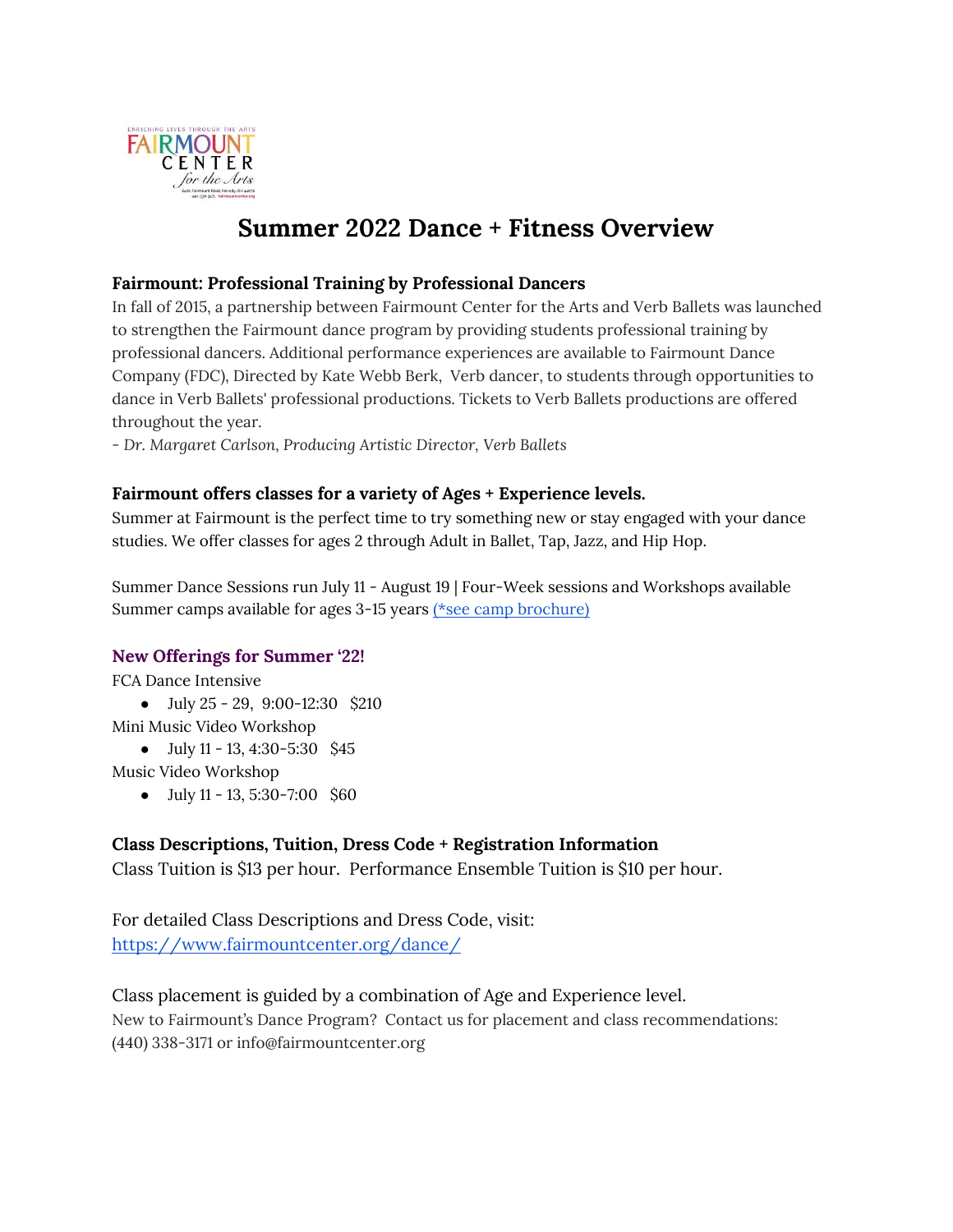### **Want to SHINE on STAGE this Summer? Consider these Performance Ensembles:**

Fairmount Dance Company (FDC) and Fairmount Dance Company Jr (FDC Jr.) directed by Kate Webb Berk: Fairmount Dance Company is ballet-focused, with inclusion of conditioning, Pilates, and yoga to complement the well-being of the dancer. FDC & FDC Jr rehearse and perform additional works, both at Fairmount and throughout the community. Interested dancers must register for FDC or FDC Jr by Saturday 7/9/22.

Summer '22 Placement Auditions for dancers ages 10+ with previous Ballet experience will be held Saturday, 7/9 10:30-12:30. Contact us at (440) 338-3171 or [info@fairmountcenter.org](mailto:info@fairmountcenter.org) to reserve your Audition spot!

Fairmount Spanish Dance Company, directed by Sandi Bohl:

Founded in 1972 by Libby Lubinger, The Fairmount Spanish Dance Company shares the tradition of this dance style through community performances, residencies, and lecture / demonstrations. Spanish Company is by instructor invitation only, please contact us at (440) 338-3171 or [info@fairmountcenter.org](mailto:info@fairmountcenter.org) for more information.

# **ADULT DANCE & FITNESS**

Looking to try a new dance style or get back into dance? Check out our Adult Dance Classes! We offer Adult Tap, Adult Hip Hop, and Adult Ballet.

Want to get moving in a different way? Register for a 6-Week Fitness class! Morning and evening classes available in Yoga and Barre Fitness. Six-Week Session Tuition is \$78.

## **Can't commit to a full session? Check out DANCE CARDS + DROP-IN RATES!**

Attend fitness or dance classes as works for YOUR schedule! Purchase a Dance Card and get flexibility in attending classes.

- Dance cards are valid for one year from purchase date
- $\bullet$  1 space = 1 hour of instruction
- Dance cards may be used for any Adult Dance or Adult Fitness offering
- How does a dance card work?
	- 1) Let us know what class(es) you "think" you will be using your dance card for
	- 2) Show up when works for you
	- 3) Show your card to your Instructor who will sign off on your card

Dance Card is \$150 for ten 1-hour classes

Drop-In is \$17 per class for Adult Dance + Fitness classes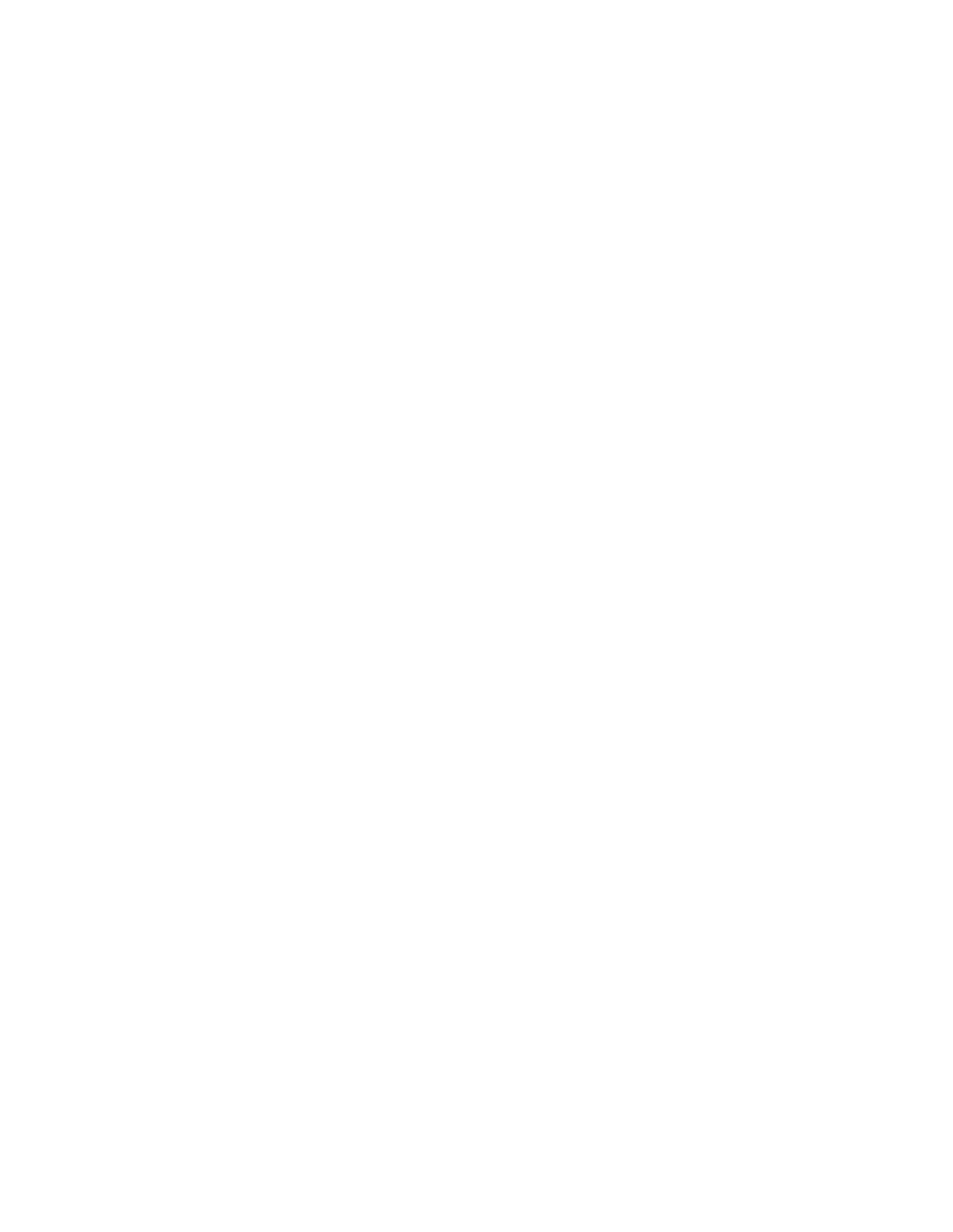

# **Summer 2022 Dance | Fitness | Theatre Schedule**

| <b>MONDAY</b>                                  |    |                                                       |  |
|------------------------------------------------|----|-------------------------------------------------------|--|
| <b>MPF</b>                                     | LL | D                                                     |  |
| Mini Music Video Workshop Ages 7-11            |    |                                                       |  |
| $7/11 - 7/13 \cdot 4:30 - 5:30 \cdot Rosinski$ |    |                                                       |  |
| Tuition: $$45/3$ days                          |    |                                                       |  |
| Music Video Workshop Ages 12-18                |    |                                                       |  |
| $7/11 - 7/13$ • 5:30-7:00 • Rosinski           |    |                                                       |  |
| Tuition: $$60 / 3$ days                        |    |                                                       |  |
| Beginning Hip Hop Ages 7-11                    |    | Advanced Ballet Ages 12-18                            |  |
| 7/18-7/25 • 4:45-5:30 • Rosinski               |    | $7/11 - 8/3$ • 4:45-6:00 • Webb Berk                  |  |
| Tuition: $$19.50 / 2$ weeks                    |    | Tuition: \$130 Meets M/W 4wks                         |  |
| Int/Adv Hip Hop Ages 12-18                     |    | Pointe (By Faculty Permission Only)                   |  |
| $7/18 - 7/25$ • 5:30-6:30 • Rosinski           |    | $7/11 - 8/1 \cdot 6:00 - 6:45 \cdot$ Webb Berk        |  |
| Tuition: \$26 / 2 weeks                        |    | Tuition: \$39 / 4 weeks                               |  |
| Adult Hip Hop                                  |    | <b>Adult Ballet</b>                                   |  |
| 7/18-7/25 • 6:30-7:30 • Rosinski               |    | $7/11 - 8/1 \cdot 6:45 - 7:45 \cdot \text{Webb}$ Berk |  |
| Tuition: $$26/2$ weeks or \$17 Drop-In         |    | Tuition: $$52 / 4$ weeks or \$17 Drop-In              |  |

| <b>TUESDAY</b>                                                                                                 |                                                                                                                                                                                                             |                                                                                                    |
|----------------------------------------------------------------------------------------------------------------|-------------------------------------------------------------------------------------------------------------------------------------------------------------------------------------------------------------|----------------------------------------------------------------------------------------------------|
| <b>MPF</b>                                                                                                     | LL                                                                                                                                                                                                          | D                                                                                                  |
|                                                                                                                | Adult Yoga I<br>7/12-8/16 • 9:15-10:15 • Kelbach<br>Tuition: \$78 / 6 weeks or \$17 Drop-In<br>Adult Tap (Int/Adv)<br>$7/12 - 8/16 \cdot 11:00 - 12:00 \cdot 10$<br>Tuition: \$78 / 6 weeks or \$17 Drop-In |                                                                                                    |
|                                                                                                                | Adult Tap (Beg/Int)<br>$7/12 - 8/16$ • 12:00-1:00 • Moodie<br>Tuition: \$78 / 6 weeks or \$17 Drop-In                                                                                                       |                                                                                                    |
| Mini Music Video Workshop Ages 7-10<br>$7/11 - 7/13 \cdot 4:30 - 5:30 \cdot Rosinski$<br>Tuition: $$45/3$ days | Beg/Int Ballet Ages 7-11<br>$7/12 - 8/2$ • 5:00-6:00 • FCA Faculty<br>Tuition: \$52 / 4 weeks                                                                                                               | Int/Adv Ballet Ages 10-14<br>$7/12 - 8/4$ • 5:00-6:15 • Lindhout<br>Tuition: \$130 Meets T/Th 4wks |
| Music Video Workshop Ages 11-18<br>$7/11 - 7/13$ • 5:30-7:00 • Rosinski<br>Tuition: $$60 / 3$ days             | Beg/Int Jazz Ages 7-11<br>7/12-8/2 • 6:00-7:00 • FCA Faculty 7/12-8/2 • 6:15-7:00 • Lindhout<br>Tuition: \$52 / 4 weeks                                                                                     | Pre-Pointe Ages 10-14<br>Tuition: \$39 / 4 weeks                                                   |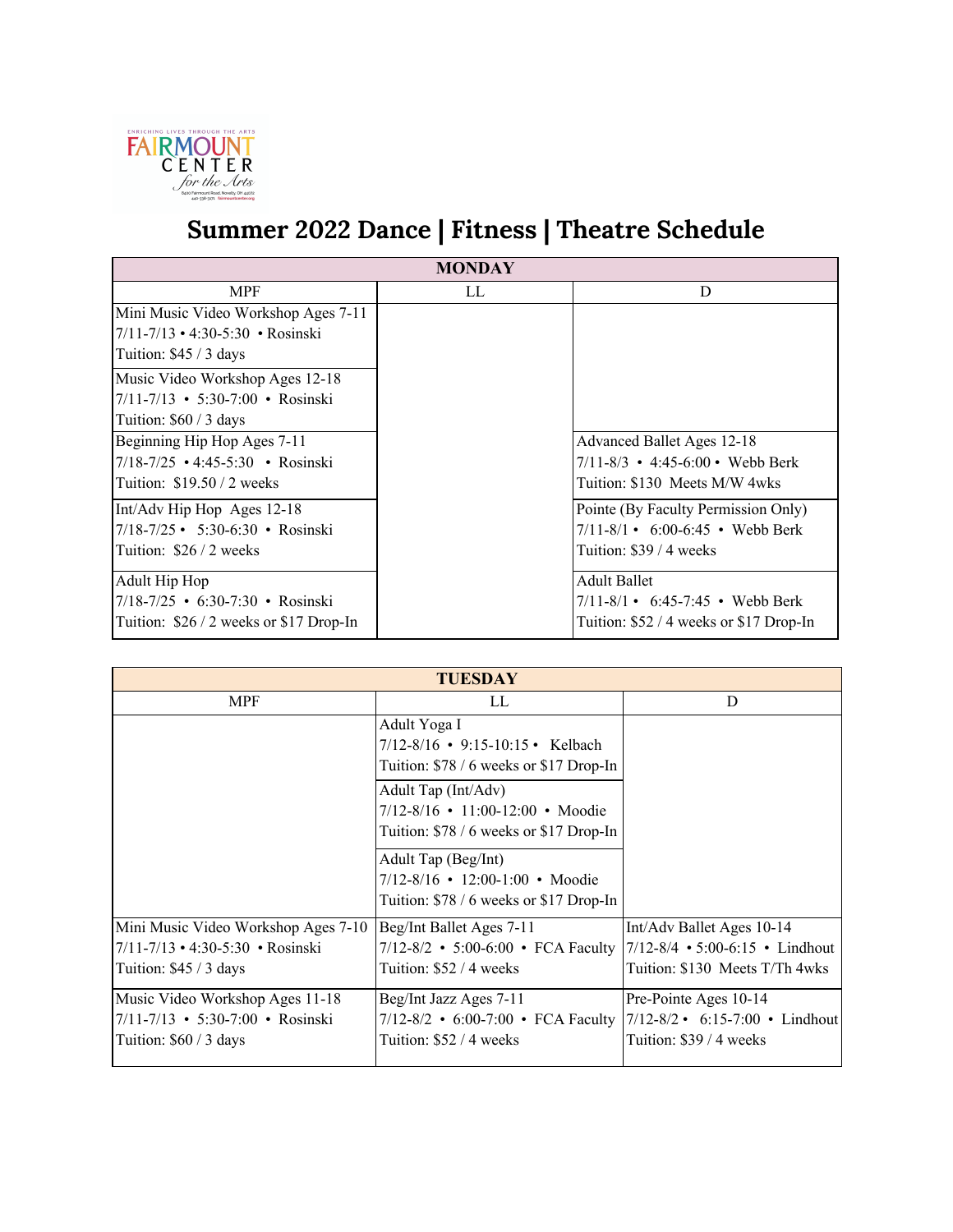| WEDNESDAY                                      |                                                                   |                                             |  |
|------------------------------------------------|-------------------------------------------------------------------|---------------------------------------------|--|
| <b>MPF</b>                                     | LL                                                                |                                             |  |
| Mini Music Video Workshop                      | Itty Bitty Ballet Ages 3-4                                        | Advanced Ballet Ages 12-18                  |  |
| Ages $7-10$                                    | $7/13 - 8/17$ • 4:30-5:15 • Kelbach                               | $7/11 - 8/3$ • 4:45-6:00 • Webb Berk        |  |
| $7/11 - 7/13 \cdot 4:30 - 5:30 \cdot Rosinski$ | Tuition: \$58.50 / 6 weeks                                        | Tuition: \$130 Meets M/W 4wks               |  |
| Tuition: \$45 / 3 days                         |                                                                   |                                             |  |
| Music Video Workshop Ages 11-18                | <b>Adult Barre Fitness</b>                                        | Advanced Jazz Ages 12-18                    |  |
| $7/11 - 7/13$ • 5:30-7:00 • Rosinski           | 7/13-8/17 • 5:30-6:30 • Kelbach                                   | $ 7/13-8/3 \cdot 6:00-7:00 \cdot$ Webb Berk |  |
| Tuition: \$60 / 3 days                         | Tuition: \$78 / 6 weeks or \$17 Drop-In   Tuition: \$52 / 4 weeks |                                             |  |

| <b>THURSDAY</b>                                                                                                                              |                                                 |                                |
|----------------------------------------------------------------------------------------------------------------------------------------------|-------------------------------------------------|--------------------------------|
| <b>MPF</b>                                                                                                                                   | LL                                              | D                              |
|                                                                                                                                              | Adult Yoga II                                   |                                |
|                                                                                                                                              | 7/14-8/18 • 9:15-10:15 • Kelbach                |                                |
|                                                                                                                                              | Tuition: \$78 / 6 weeks or \$17 Drop-In         |                                |
|                                                                                                                                              | Kinderdance Ages 2-3                            |                                |
|                                                                                                                                              | 7/14-8/18 • 10:45-11:30 • Moodie                |                                |
|                                                                                                                                              | Tuition: \$58.50 / 6 weeks                      |                                |
|                                                                                                                                              | Kinderdance Ages 3-4                            |                                |
|                                                                                                                                              | 7/14-8/18 • 11:45-12:30 • Moodie                |                                |
|                                                                                                                                              | Tuition: \$58.50 / 6 weeks                      |                                |
|                                                                                                                                              | Kinderdance Ages 4-5                            |                                |
|                                                                                                                                              | 7/14-8/18 • 12:30-1:15 • Moodie                 |                                |
|                                                                                                                                              | Tuition: \$58.50 / 6 weeks                      |                                |
|                                                                                                                                              |                                                 | Int/Adv Ballet Ages 10-14      |
| Unlimited: Musical Theatre Audition<br>Techniques Workshop<br>Ages 11-18<br>7/7-7/28 • 5:00-7:00 • Carroll Srsen<br>Tuition: \$240 / 4 weeks |                                                 | $7/12 - 8/4$ • 5:00-6:15 • FCA |
|                                                                                                                                              |                                                 | Faculty                        |
|                                                                                                                                              |                                                 | Tuition: \$130 Meets T/Th 4wks |
|                                                                                                                                              | Teen/Adult Tap Ages 15+                         | Int/Adv Jazz Ages 10-14        |
|                                                                                                                                              | 7/14-8/18 • 6:00-7:00 • Moodie                  | $7/14 - 8/4$ • 6:15-7:15 • FCA |
|                                                                                                                                              | Tuition: \$78 / 6 weeks or \$17 Drop-In Faculty |                                |
|                                                                                                                                              |                                                 | Tuition: \$52 / 4 weeks        |

| <b>SATURDAY/SUNDAY</b> |    |                                    |
|------------------------|----|------------------------------------|
| MPF                    | LL | D                                  |
|                        |    | FDC & FDC Jr.                      |
|                        |    | Saturdays                          |
|                        |    | 7/9-8/13 • 10:30-12:30 • Webb Berk |
|                        |    | Tuition: \$120 / 6 weeks           |
|                        |    |                                    |
|                        |    |                                    |
|                        |    |                                    |
|                        |    |                                    |
|                        |    |                                    |
|                        |    |                                    |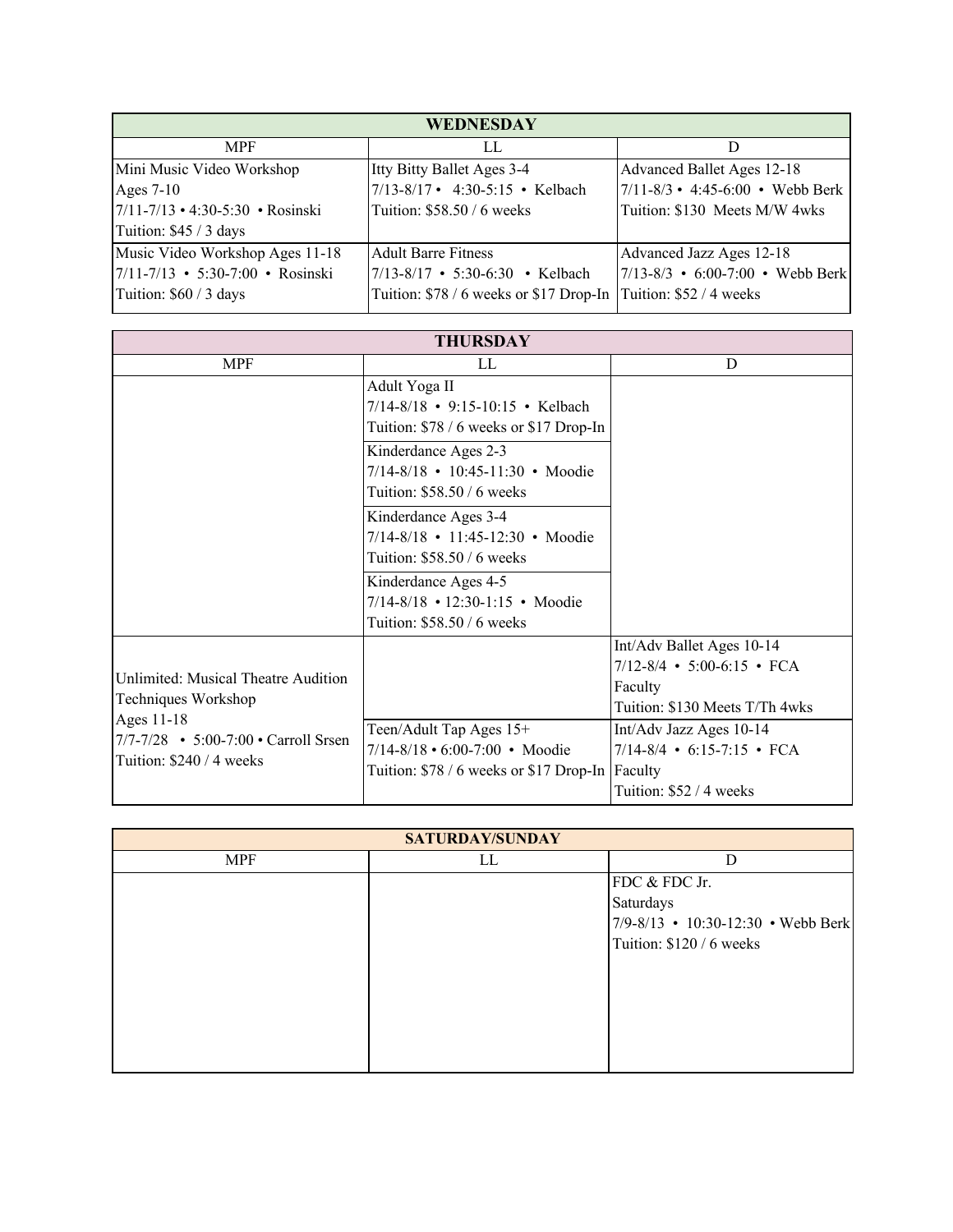

# **Summer 2022 Dance & Fitness Class Descriptions**

### **ABOUT FAIRMOUNT'S DANCE OFFERINGS:**

★ **Ballet**: Focuses on development of body alignment as it applies to ballet technique. Students will learn how to balance, turn, jump, and progress across the floor. Concepts such as musicality and performance quality are introduced in the Ballet curriculum. Kinderdance classes for ages 2-5 include both Ballet and Tap.

| Itty Bitty Ballet | Kinderdance    | Kinderdance     | Kinderdance  |
|-------------------|----------------|-----------------|--------------|
| Ages $3-4$        | Ages $2-3$     | Ages $3-4$      | Ages $4-5$   |
| Beg/Int Ballet    | Int/Adv Ballet | Advanced Ballet | Adult Ballet |
| Ages $7-11$       | Ages $10-14$   | Ages $12-18$    |              |

★ **Hip Hop**: A unique style of dance that advances your movement through various techniques and training methods. Students will learn categories within Hip Hop such as poppin, body waves, locking, krumping, musicality, movement hitting, and more! This training will also help you connect more with music in a fun and structured way. Learn some of the most popular dance moves to some of the world's most popular music.

| Beginning Hip Hop | Int/Adv Hip Hop | Adult Hip Hop |
|-------------------|-----------------|---------------|
| Ages 7-11         | Ages $12-18$    |               |

★ **Jazz:** Focuses on development of theatrical, stylistic, and dynamic movement. Students will learn how to isolate, balance, turn, jump, and progress across the floor. Concepts such as musicality and character development are introduced in the Jazz curriculum.

| Beg/Int Jazz | Int/Adv Jazz | Advanced Jazz |
|--------------|--------------|---------------|
| Ages $7-11$  | Ages $10-14$ | Ages 12-18    |

★ **Tap:** Focuses on coordinating rhythmic movement with the feet and ankles. Students will develop speed and clarity in tap sounds while building on steps and rhythms. Kinderdance classes for Ages 2-5 include both Ballet and Tap.

| Kinderdance       | Kinderdance       | Kinderdance                  |
|-------------------|-------------------|------------------------------|
| Ages $2-3$        | Ages $3-4$        | Ages $4-5$                   |
| Beg/Int Adult Tap | Int/Adv Adult Tap | Teen/Adult Tap<br>Ages $15+$ |